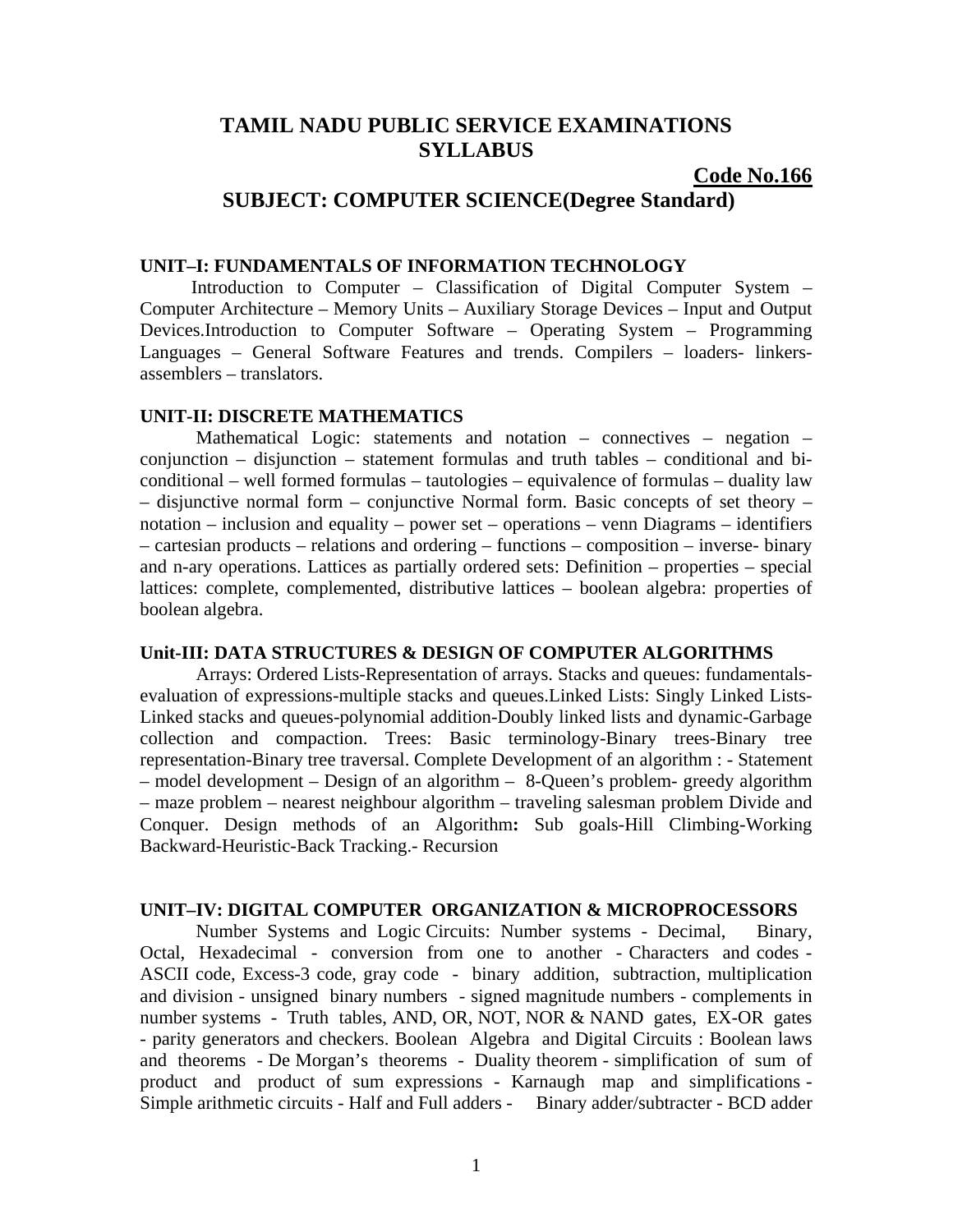- Data processing circuits - Multiplexers - Demultiplexers -Encoders and Decoders. Microprocessor Architecture: Intel 8085 - Instruction Cycle - Timing diagram - Instruction Format - Addressing modes - Instructions .Instructions : Data transfer - Arithmetic – Logic – Branching - Stacks - Subroutines – MACRO**.** Programming: Simple examples - 8-bit addition and subtraction - 16-bit addition - 8-bit decimal subtraction - complements of 8-bit and 16-bit number - shifting bits - masking bits - finding square - finding largest of two numbers - finding largest and smallest in an array - ordering data array - sum of series of numbers - 8-bit multiplication and division – multibyte addition and subtraction - square root of a number .

# **UNIT– V: OPERATING SYSTEMS**

 Computer Science overview-Basic elements-interrupts-cache memory-I/O communication techniques-evolution-developments leading to modern OS. Process description and control-process-process states-process- control-Uniprocessor schedulingtypes-scheduling algorithms. Mutual exclusion and synchronization-concurrencysemaphores-monetors-message passing-readers and writers problem. Deadlock and starvation-principles-prevention-avoidance-detection-dining philosopher's problem. Memory Management-requirements-partitioning-paging-segmentation-virtual memoryhardware and control structures-operating system software.I/O management and disk scheduling-I/O devices-I/O buffering -disk scheduling. File management-organization

and access-File directories-file sharing-record blocking-secondary storage management.

#### **UNIT–VI: DATA BASE SYSTEMS**

 Introduction: Objectives - Early Information Systems - Problems with Early Information Systems - Organization of Data Base - Components of Data Base Management System-Data Models - Entity - Relationship Model - Network Data Model, Hierarchical Data Model - Semantic Data Modelling.File Organization - Sequential file organization - The indexed sequential file organization -Creation and manipulating of indexed sequential file - Hashing - Key-to-address transformation.Relational Data Model : Introduction - Basic definition and terminology - Relational algebra.

#### **UNIT-VII:SOFTWARE ENGINEERING**

Sotware Project Planning: Size Estimation-Cost Estimation Models-The Constructive Cost Model(COCOMO)-COCOMO II-The Putnam Resource Allocation Models-Software Risk Managements - Software Design: Definition-Modularity-Strategy of Designs-Function Oriented Design-IEEE Recommended Practice for Software Design Descriptions-Object Oriented Design. Software Metrics: Meaning -Token Count-Data Structure Metrics-Information Flow Metrics-Metrics Analysis - Software Reliability: Basic Concepts-Software Quality-Software Reliability Models-Capability Maturity Models-ISO 9000. Software Testing: Testing Process-Some Technologies-Functional Testing-Structural Testing-Levels of Testing-Debugging-Testing Tools.

#### **UNIT–VIII: COMPUTER NETWORKS**

 Introduction to Computer Networks and Data Communication: Need for computer networks - evolution - Data Communication - Data Transmission - Transmission media -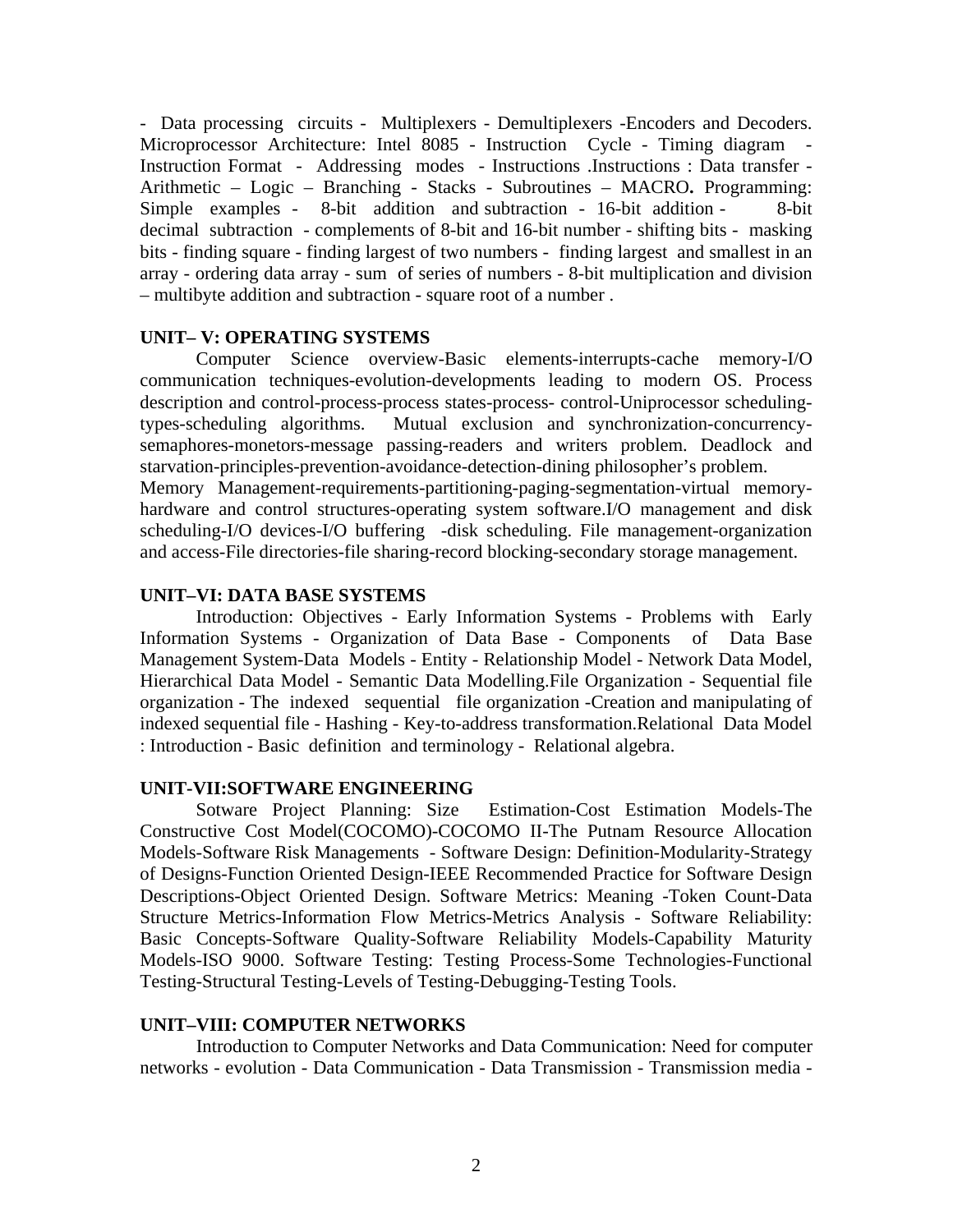Classification of Networks - Switching and Routing - Routing - Multiplexing and Concentration Concentrator - Terminal Handling - Components of a Computer Network. Network Standards and OSI - Need for network standard - OSI reference model - Physical layer - Data link layer - Network layer - Transport layer - Session layer - Application layer.

# **UNIT-IX:COMPUTER GRAPHICS**

 Introduction – Point plotting techniques – Line drawing displays – Two dimensional displays – Clipping and Windowing. Graphics package – segmented display files – display file compilation – geometric models – Picture structure. Graphical input units – graphical input techniques – event handling – input functions. Raster graphics fundamentals – solid area scan conversion – interactive raster graphics – Raster graphics systems – raster display hardware. Two dimensional and three dimensional transformations.

# **UNIT–X: C PROGRAMMING &** OBJECT ORIENTED PROGRAMMING **CONCEPTS**

 Data Types - Variables - Operators - Control structures - Looping structures - Arrays - Strings - Built-in-functions. Function - Scope of Variables - Advanced features of functions. Pointer - Pointers to Array - Pointer Array - Pointer Arithmetic - Pointer of Pointer - Functions and Pointers -Structures and Pointers - Dynamic Allocation - Function pointer. Introduction: Advantages of OOP-Characteristics of OO languages: classes - objects-inheritance-reusability - creating new data types - polymorphism and overloading - C++ programming basics - Loops and decisions. Objects and Classes: A simple class - C++ objects as physical objects and data types -constructors - destructors objects as function arguments - returning objects from functions -structures and classesclass, object and memory - static class data - arrays and strings. Operator overloading: Unary and binary operators - data conversion-inheritance: derived class constructors overloading member functions - class hierarchies - public and private inheritance - levels of inheritance - multiple inheritance - pointers.

# **BOOKS FOR REFERENCES:**

- 1.Alexis Leon. Mathews Leon, Fundamentals of Information Technology,Leon TECH World
- 2. Using Information Technology, Sawyer, Hutchinson and Williams , Irwing Mcgraw Hill.
- 3. V. Rajaraman, "Introduction to Computers", PrenticeHall India, 1991
- 4. J.P.Tremblay, R. Manohar, "Discrete Mathematical Structure with Applications to Computer Science", McGraw-Hill International Edition,1987.
- 5. Ellis Horowitz and Sartaj Sahni, "Fundamentals of Data structure", Galgotia Publications, New Delhi.1985.
- 6. Ellis Horowitz and Sartaj Sahni, Fundamentals of Computer Algorithms, Galgotia Publications, New Delhi , 1994
- 7. Computer System Architecture, M. Morris Mano, Pearson Education, III Edition